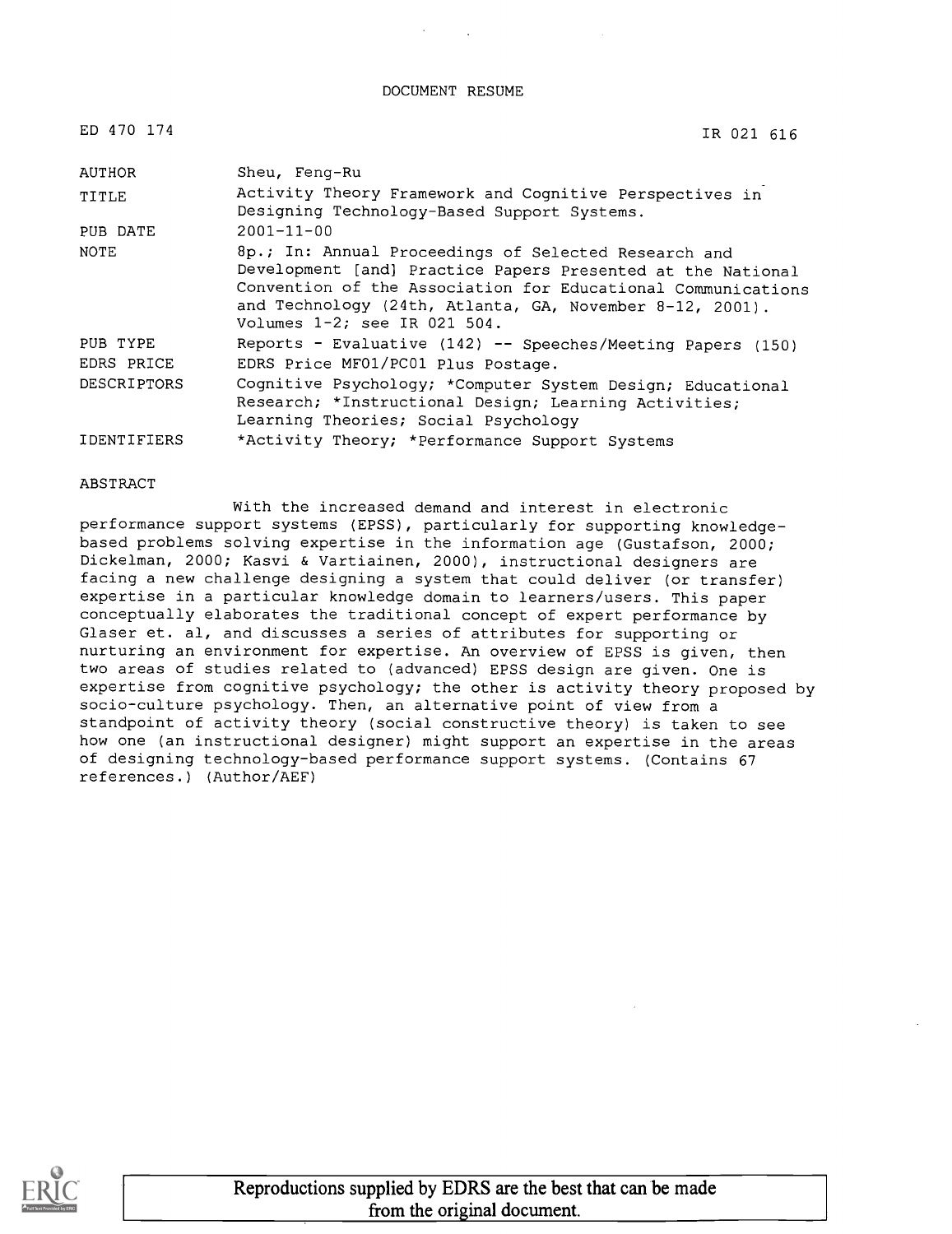# Activity theory framework and cognitive perspectives in designing technology-based



The paper conceptually elaborates the traditional concept of expert performance by Glaser et. al, and discusses a series of attributes for supporting or nurturing an environment for expertise. Then an alternative point of view from a standpoint of activity theory (social constructive theory) will be taken to see how one (instructional designer) might support an expertise in the areas of designing technology-based performance support systems.

#### Introduction

With the increased demand and interest in electronic performance support systems (EPSS), particularly for supporting knowledge-based problem solving expertise in the information age (Gustafson, 2000; Dickelman, 2000; Kasvi & Vartiainen, 2000), instructional designers are facing a new challenge designing a system that could deliver (or transfer) needed knowledge (expertise in a particular knowledge domain) to learners/users, because we do not really know what it is that learners need to learn to become effective problems solvers within the context that learning (or performance require) occurs (Backler, 1988). The questions include "What skilled/experienced problem solvers (or expert performer) go about solving a problem (a task)?" and "What kinds of knowledge they make use of when doing so?" In short, we do not really know what expertise is required for individual learners to perform particular tasks within certain conditions, and if we do not know this then how do we design an effective system to delivery them.

However, an alternate view of cognition has been developing over the past three decades or so: expertise researches from cognition psychology. Other researches that influence instructional design are so called: situated cognition, distributed cognition, activity theory, and other dimensions relating to social-cultural perspectives have been brought into attention by socio-culture psychology. Fundamentally, these notions stress the individual minds (expertise and mental model), the environment (or authentic contexts), and the tight interrelations among them (Hung, Koh, & Chua, 2000). In this paper, the author will focus on activity theory only.

Instructional designers are designing instructional environments both to understand the improvement of performance and to further define theories applicable to the design of conditions for learning. Therefore, the objective for the EPSS designer is for more people (novices and intermediate learners) to attain competence at higher levels (expert) than ever before. Given the notion that different performance may require different support, the EPSS designer needs to understand what knowledge expertise is required, how expertise (knowledge; skills) was acquired, for different individuals and in what conditions. To reach their goal, EPSS designers began to accommodate changes in theory and practice and did so in a way that added value to the discipline. Two disciplines that increasingly influenced instructional design are researches on expertise from cognitive psychology and activity theory from socio-culture psychology.

In this paper on the literature, the author will first give an overview of EPSS then review two areas of studies related to (advanced) EPSS design. One is expertise from cognitive psychology; the other is activity theory proposed by socio -culture psychology.

### What is EPSS and why should instructional designers be interested in it?

What is an Electronic Performance Support System (EPSS)? "EPSS" is still a relatively new term in the field of corporate training and instructional design, having been first introduced by Gery in 1989. An EPSS refers to any electronic integrated system or infrastructure that can provide access to information and tools to enable individuals to achieve a high level of performance in a short amount of time and with a minimum of support from other people. According to *EPSS InfoSite*, an EPSS can also be described as any computer software program or component that improves worker performance by

2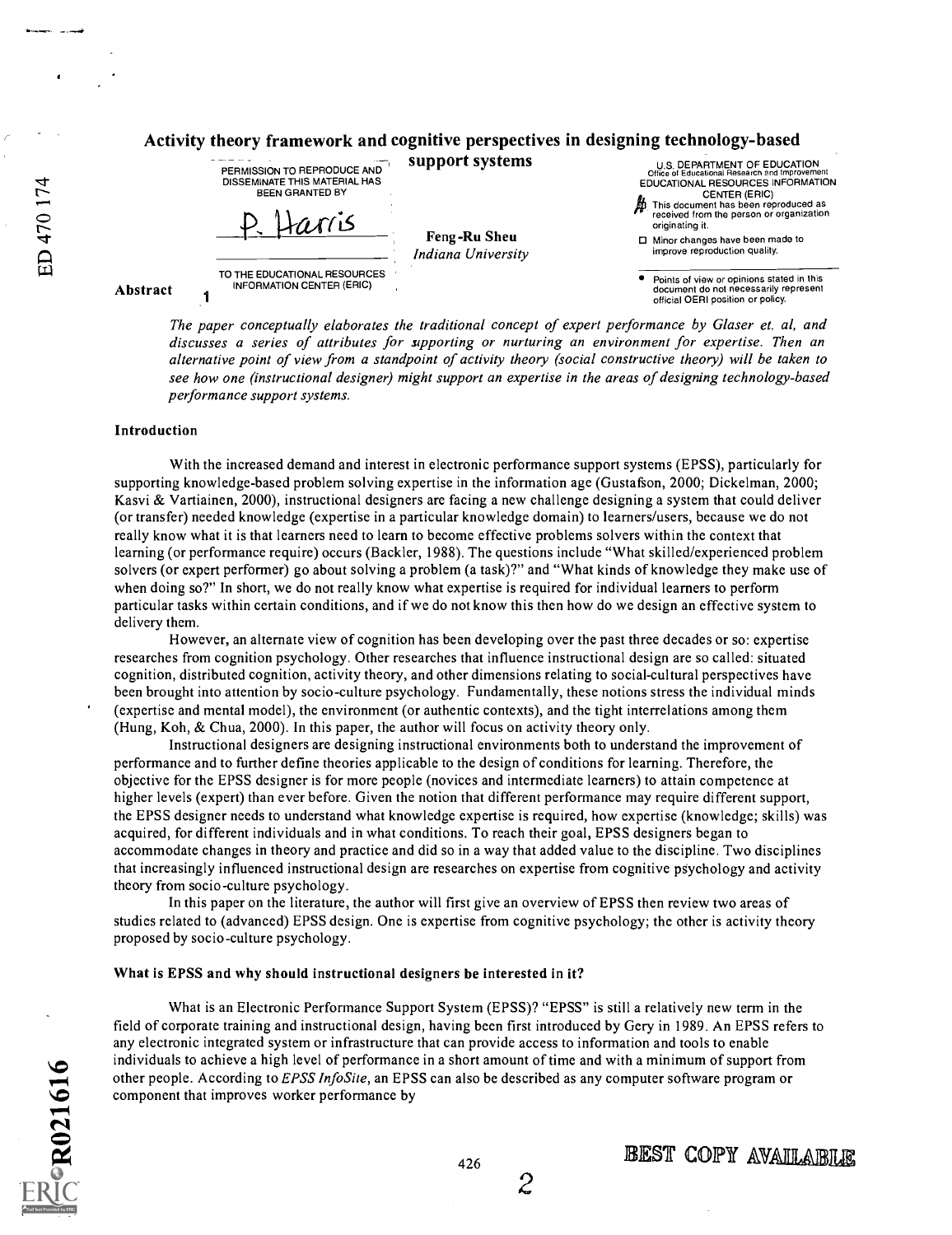- 1. reducing the complexity or number of steps required to perform a task,
- 2. providing the performance information an employee needs to perform a task, or
- 3. providing a decision support system that enables a worker to identify the action that is appropriate for a particular set of conditions.

Currently, corporations are benefiting from the implementation and usage of integrated electronic systems (Raybould, 1995; Kasvi, 2000; Gustafson, 2000). For example, a large corporation may combine its many electronic tools (such as databases, word processing, e-mail, and calendars) into an EPSS to facilitate ease of access and usage. By using an EPSS, information or tools are more easily accessible, thus increasing the workers' efficiency (Gery, 1991; Kavat, 1997; Raybould, 1990).

When the workplace becomes increasingly complex, quick, and accurate the speed and accuracy of information processing becomes a competitive necessity, especially in the technology-rich-rapidly changing information age. In the information age, even experts may have to struggle to maintain their level of performance (Winslow and Bramer, 1994). With advances in technology, it becomes possible to provide a variety of new forms of support to aid worker performance, promote workers' satisfaction (confidence), shorten the process of transforming a novice into an expert, and potentially reducing the amount of training they require.

The definition of EPSS varies. Among other terms used are: performance support, online performance support, performance support tool, performance support engineering, performance centered design, and Embedded Support (Gustafson, 2000). The definition of EPSS here tends to be broad and encompassing. Thus, it includes everything from the simple database that provides information to workers (for example item price and customer information) to EPSSs for the complex tasks that involve complex cognitive skills (such as air traffic control systems based on expert systems and artificial intelligence).

The elements and characters of what an EPSS constitutes also vary. Gery (1991) included four elements: an information base, advisor, tutorials, and tools to assist the user. In the past decades, EPSS design has matured; it is not limited to Gery's four elements. "Information bases may include multiple knowledge sources; advising may take on features of expert systems or artificial intelligence; tutorials may be extensive and contain contextual multimedia instruction; and the tools have become more sophisticated (Gustafson, 2000; p. 37)."

However, as an instructional designer, we have every reason to believe these trends will continue, the demand of creating/developing EPSSs will grow, and the design of EPSS will not become less complex and less challenging as the rate of change keeps accelerating.

# What are these studies on expertise about and why should instructional designers be interested in the theory of expertise?

"It is likely true that all humans have some form of mental model or conceptualization of the operation and function of any piece of technical equipment (Johnson, 1988)." Whether accurate or not, understanding how humans learn and process knowledge (expertise) helps instructional designers in developing effective learning/support systems. As mentioned before, EPSS designers are interested in knowing what expertise is required for individual learners to perform particular tasks within what conditions and then how do we delivery them as instructional designers. In the past few decades, cognitive psychology has been studying and developing this.

Chase and Simon (1973) and deGroot (1965) were among the first to explore the development of expertise in master chess players and they proposed an information-processing perspective (theory) as the analogy of the human processor. Since then, a great deal of research has been carried out in the area of expertise in problem-solving areas, such as chess, bridge (Charness, 1979), physics (Chi, Feltovich, & Glaser, 1981), mathematics (Schoenfield and Herrmann, 1982), and medical diagnosis (Patel & Groen, 1986). More recently, research has expanded to the instructional design field (Rowland, 1992; Perez & Emery, 1995; Perez, Johnson, & Emery, 1995; Le Maistre, 1998; Julian, Larsen, & Kinzie, 1999), the sport domain, and parallels between sport and the more traditional cognitive tasks have been evidenced. However, with the studies to date, emphasis is the relationship between expertise and human competence in general. What we learn about expert performance and its acquisition is applicable to understanding and improving competence in the skills and knowledge learned in school and in the workplace.

> 1. Expert behaviors are different in terms of cognition structure (mental model). Experts have organized their knowledge into complex structures that link the abstract conceptualizations of the domain with the surface features of the system (Chi, Glaser, & Rees, 1982; Chi, Feltovich, & Glaser, 1981). The development of knowledge/expertise is acquired in such a way that it is highly connected and articulated, so that inference and reasoning are enabled, as is access to procedural

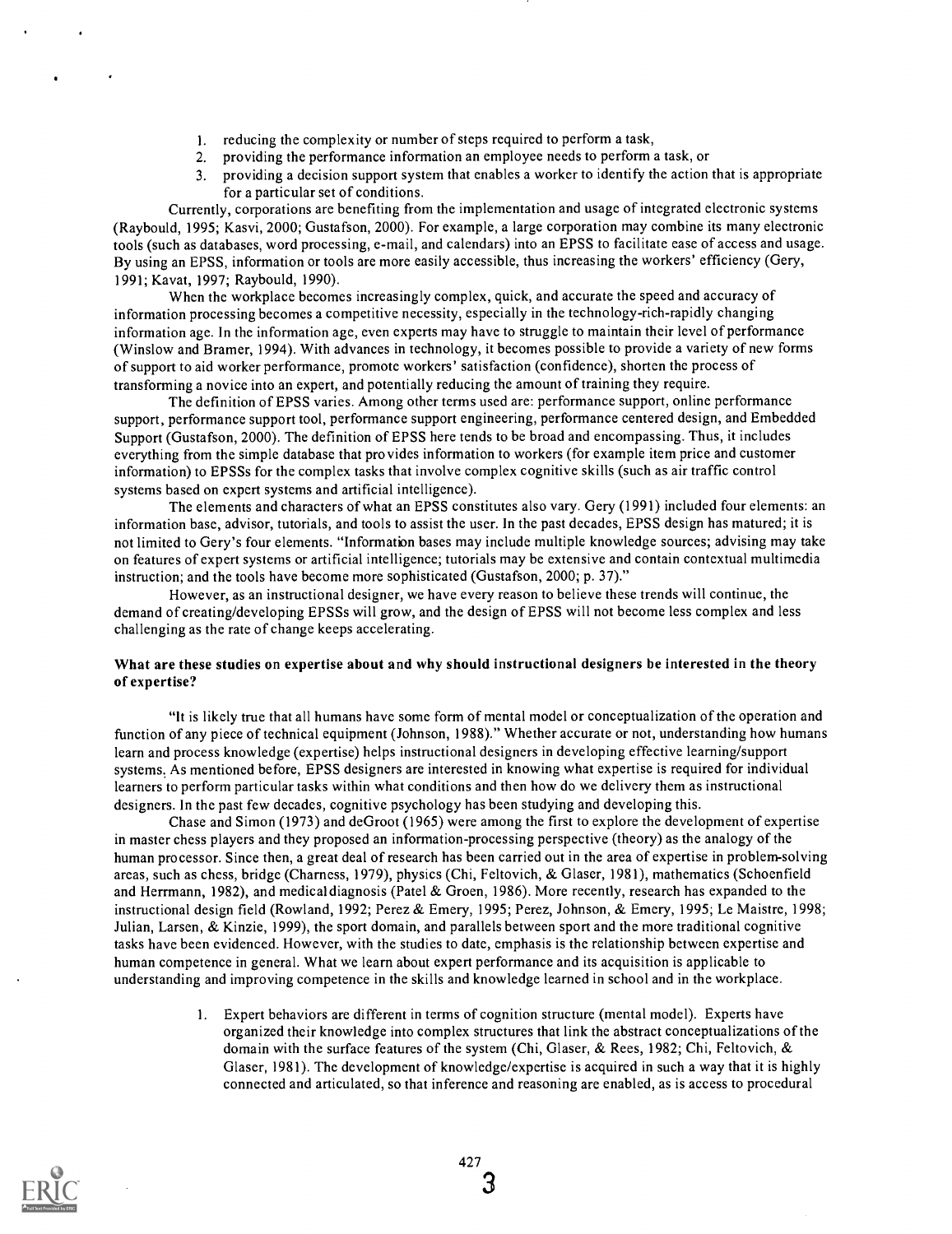actions. In short, those organizations of knowledge provide a schema for thinking and cognitive activity.

- 2. The structures of knowledge expertise/skills are developed. The work of Laufer & Glick (1996) proved that the four major interactive skill components that expert performers coordinate when troubleshooting: system, procedural, strategic knowledge (macro-level cognitive skills architecture) and strategic decision factors (inform the decision-making process of strategic knowledge).
- 3. Learning/expertise is a continuum. The progression can be described in terms of three interactive phases: (a) external support; (b) transition (c) self-regulation (Glaser, 1996). At each different phase, the use of external support with the performer calling on competitors, performance situations, and the advice of coaches as particularly needed is very selective. In this regard, we should design improved and supportive environments for different kinds of learning (performance) (accordingly)

Putting it all together, we believe (a) cognitive performance models believed to be detailed enough to provide the criterion performance for an instructional system; (b) a developmental trajectory depicting the skill acquisition path from novice to expert; and (c) individual learning and performance differences that result in impasses or barriers along the skill acquisition trajectory (Gott & Lesgold, 2000) are important in leaming/performance. Therefore, EPSS designers will be able to identify critical learning and support elements during the design process.

EPSS designers are interested in understanding how an integrated, un-simplified form of real-world competence evolves over time as well as in searching for detailed cognitive performance models that could drive effective instruction and then integrate them into learning systems (for effective learning), because real-world learning and problems are unpredictable, dynamic and complex.

Knowledge gained fromthese studies contributes to the design of optimal instructional processes for acquiring expertise, or at least facilitating its development. Most of the research cited above, however, is quite basic and was not guided by a desire to improve the process of designing EPSSs. What we would like to do here is describe an additional approach, Activity Theory, that has been emphasized in several recent research studies (Laufer & Glick, 1996; Jonassen & Rohrer-Murphy, 1999; Hung, 1999; Hung, Koh, & Chua, 2000; Hung & Wong, 2000)

## Activity Theory

According to Hung & Chen (2000) the basic structure of an activity consists of the (a) intended object to be achieved by (b) subjects involved within the context of  $(c)$  a community where work is mediated by (d) tools,  $(e)$ rules of the practice, and (f) division of labor (Cole & Engestrom, 1991; Jonassen & Rohrer-Murphy, 1999; Kuutti, 1996). Thus Activity cannot be understood or analyzed outside the context in which it occurs.

Activity theory originated within the cultural-historical school of Soviet Psychology and classical German philosophy (Wertsch, 1981; Hung, 1999; Jonassen & Rohrer-Murphy, 1999; Hung & Wang, 2000). Following that, it was subsequently followed up by current researchers in Social-Cultural Psychology, such as situated cognition, distributed cognition, activity theory, and other dimensions relating to social-cultural perspectives (Hung, Koh, and Chua, 2000). The fundamental notion is that there are close interrelations between the individual mind with others and the environment or authentic context(s). As an EPSS designer, we need to be more concerned with the context in which learning and performance occurs, as well as the design process itself.

Knowledge is socially constructed based on the processes of internationality, history, culture, and tool mediation. The production of any activity involves individuals, the object of the activity, the tools that are used in the activity, and the actions and operations that affect an outcome (Nardi, 1996; Hung, 1999). Rather than focusing on knowledge states and representations, the work of Laufer & Glick (1996) focuses on the activities in which people are engaged, the nature of their tools, the social relationships, the contextual factors, and the goals and outcomes of activity. As a result, "learning occurs only in the context of meaningful activity, it is important to analyze the activity and the contexts as part of instructional design process (Jonassen & Rohrer-Murphy, 1999)."

#### Implementations To EPSS Design

Instructional designers should focus not only on the products or outcomes of learning but also on the historical and genetic processes that lead to the resultant phenomena. Hung, Koh, & Chua (2000) concluded two fundamental reasons for this.

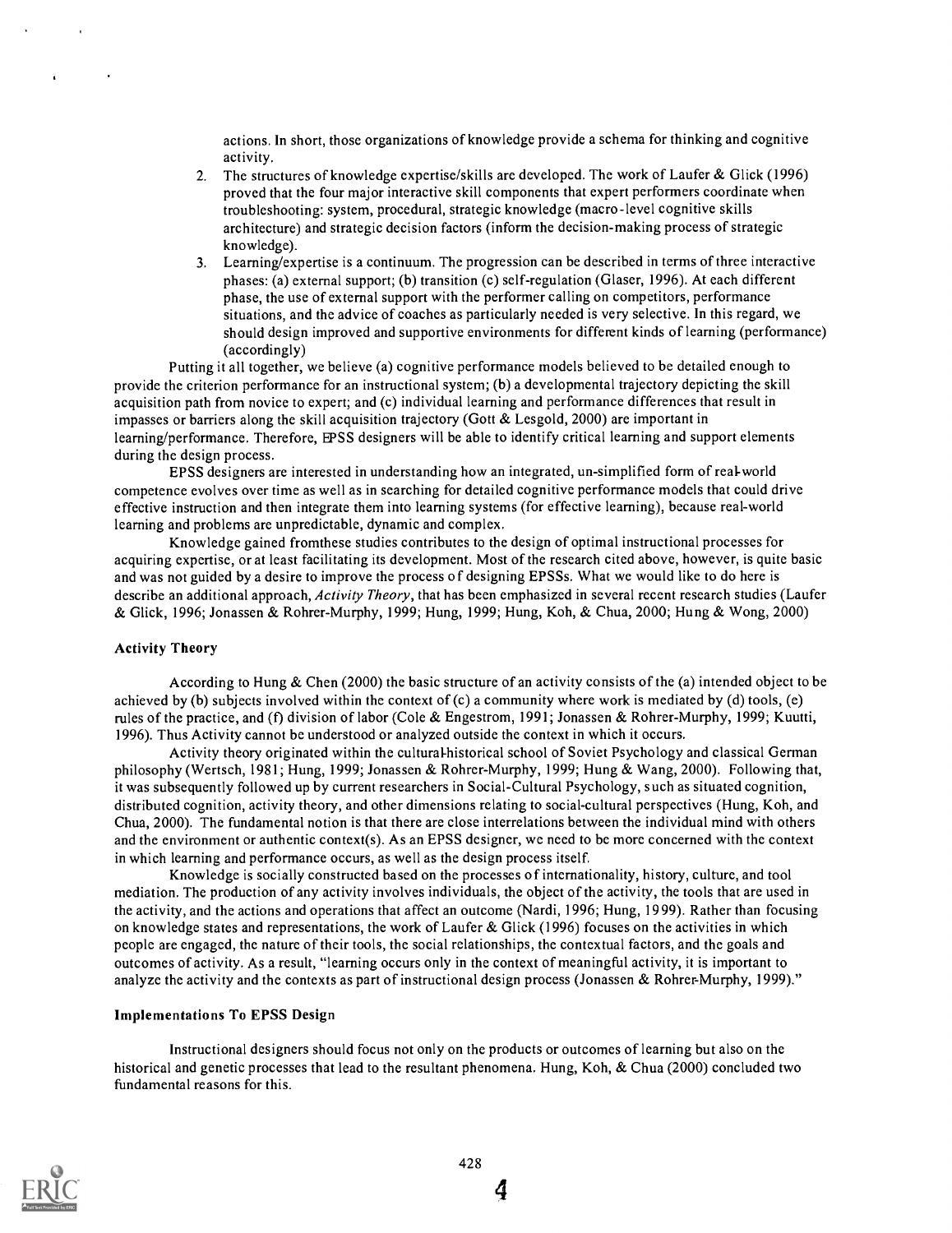- 1. Culture, though man-made, both forms and makes possible the workings of the human mind; thus, learning and thinking are always situated in cultural settings and always depended upon the utilization of cultural resources.
- 2. Because human action and learning are primarily socio-culturally situated, even when the individual sits in solitude and contemplates something, he or she is socio-culturally situated by virtue of the mediational means he/she employs

In addition, jobs are placing greater cognitive demands on workers. In job environments such as aviation, operating rooms, and command and control centers, especially where time-constrained decisions are critical to overall performance, there is a growing demand for cognitive analysis to support the design of job aids and training systems. Within these operational environments, cognitive analysis is evolving from research and development projects to applied cognitive analyses integrated with traditional instructional design processes (Redding  $\&$ Seamster, 1994). Activity approach has been proposed in Laufer & Glicks' study (1996) for investigating an everyday work task by novices and experts.

Activity is not merely external behavior; rather, it is inextricably linked with consciousness. It is the key to understanding the relationship between consciousness and the objective world. Hence, conscious learning emerges from activity or performance, not a precursor of it. For this reason, activity theory has been introduced and used in the field of human-computer interaction (Bodker, 1991), constructivist learning environments (Jonassen & Rohrer-Murphy, 1999) and instructional design (Wilson, 1999) in order to provide a clear operational framework for designing complex learning/support systems.

These studies all emphasize the need to consider the larger context. They place an emphasis on social interaction within an activity context and the processes of internalization that take place through interaction and mediation. In this regard, EPSS designers need to understand the performer culture (organization culture) and work environment (learning context) to at least some extent in order to negotiate the needs (based on the situations) and design effective products (Wilson, 1999; Jonassen & Rohrer-Murphy, 1999; Hara & Schwen, 1999; and Hung, 1999)

The main contribution of this activity framework is that it proposes a different perspective for analyzing (examining of) work practices, as performed by people within natural settings. The framework is most useful in both ill-defined and well-defined task areas where routing and non-normal tasks have been specified through a task analysis or the ISD process. Recognizing the wide range of cognitive analysis methods, this framework (approach), in addition to the methods in ISD process, allows for studying different forms of human practices, factoring in the processes of context as developmental process, both at the individual and social levels at the same time (Kuutti, 1996; Hung & Wong, 2000).

Activity theory's approach to instructional design is clearly based on distinctly different epistemic and pedagogical assumptions than classical approaches to instructional design. According to Jonassen & Rohrer-Murphy (1999), activity provides an alternative perspective to the mentalistic and idealist views of human knowledge that claim that learning must precede activity. Activity theory posits that conscious learning emerges from activity (performance), not as a precursor to it. So activity theory provides us with an alternative way of viewing human thinking and activity. Activity theory is also a powerful socio -cultural and socio -historical lens through which we can analyze most forms of human activity.

In short, activity theory provides an alternative framework for designing effective systems by understanding the expertise of particular task/knowledge/performance, expert [as well as novice] behaviors (mental model, goals, rules, intention, motivation, social interaction), and learning context (culture, tools, objects, environments).

#### Conclusion

It is exciting that the development of technology provides many opportunities to enhance performance (and learning) that will involve EPSSs and other forms of environmental modification. In addition to employing classic instructional design methods, EPSS designers are aware of alternative approaches for designing and developing good instructional systems, such as rapid prototyping methodology (Jones & Richey, 2000) and concurrent engineering (Gustafson, 2000). At another level, the design of these modalities will also require alternative (or mixed/combination) approaches (such as activity approach) to understand change from a socio -culture perspective of focus from performance outcome to performance activity and the relationship of learning with their environment where learning and activities take places.

We need to design more effective EPSSs as the demand increases. It is important to know the difference between experts and novices because we can know how knowledge is transferred and how novices become experts



 $\overline{5}$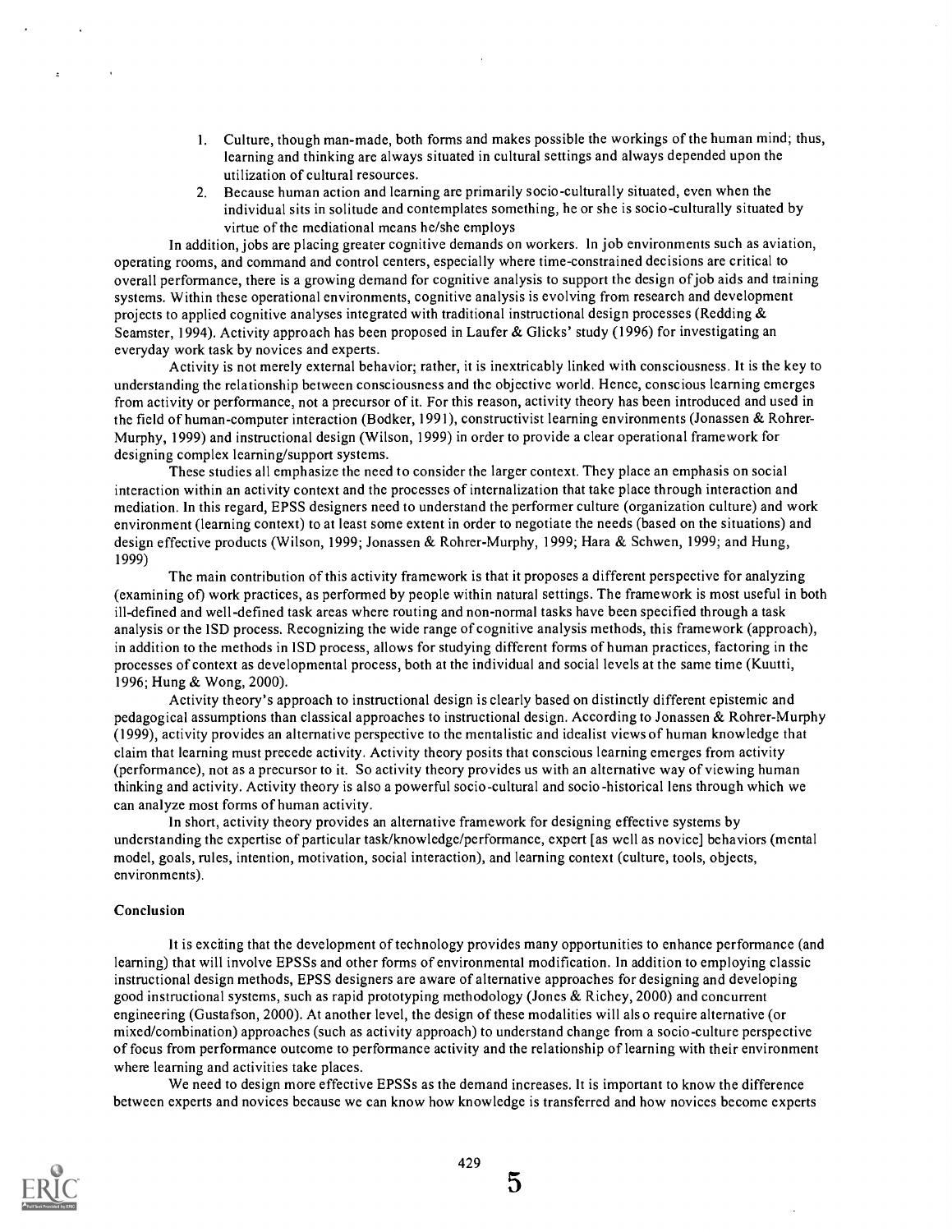as well as how instructional designers can support these people effectively based on the notion that different performance requires different support. However, to reach this goal, particular attention should be given to the question of how we design the environment (support system) of people and things about them, and use the situations they encounter to improve their performance. It would also be informative for EPSS designers to understand the properties of different disciplines and different situations of performance that are more or less amenable to designing conditions for improvement, and that require various kinds of participatory experiences and assisting devices for supporting performance in the course of acquiring competence.

Equipped with all the understanding and knowledge described above of how technical expertise appears to grow in the wild, the initial state of the learner and an explication of the process of learning (i.e., the transition from initial state to a desired state in an instructional setting), learners' individual differences, and the assumption of learning mechanisms (internalization, assimilation, and restructuring; Gott & Lesgold, 2000), we are ready to turn our attention to designing an instructional environment that could effectively reproduce such expert-like performance, but through systematic learning events, accelerating the lengthy process that occurred naturally (Gott & Lesgold, 2000).

With these theories, techniques and knowledge that make the knowledge structures and cognitive performance of competence explicit, knowable, and learnable, we believe a properly designed instructional environment could shorten the skill acquisition process, resulting in accelerated skill development for a group of novice learners.

#### Reference

- Aster, D. J., & Clark, R. E. (1985). Instructional software for users who differ in prior knowledge. Performance & Instruction Journal, 24(5), 13-15.
- Backler, M. (1988). Modeling expertise for instruction: An example from the auditing profession. Ph.D. thesis, Indiana University.
- Bodker, S. (1991). Activity theory as a challenge to systems design. In H. E. Nissen, H. K. Klein, & R. Hirschheim (Eds.), Information systems research: Contemporary approaches and emerging traditions. Amsterdam: Elsevier.
- Bredo, E. (1994). Reconstructing educational psychology: Situated cognition and Deweyan pragmatism. Educational Psychologist, 29(1), 23-35.
- Brown, C., Hedberg, J., & Harper, B. (1994). Metacognition as a basis for learning support software. Performance Improvement Quarterly, 7(2), 3-26.
- Brown, J., Collins, A., & Duguid, P. (1989). Situated cognition and the culture of learning. Educational Researcher, 18(1), 32-42.
- Charness, N. (1979). Components of skill in bridge. Canadian Journal of Psychology, 33. 1-16.
- Chase, W. G., & Simon, H. A. (1973). Perception in chess. Cognitive Psychology, 4, 55-81.
- Chi, M., Feltovich, P., & Glaser, R. (1981). Categorization and representation of physics problems by experts and novices. Cognitive Science, 5, 121-152.
- Chi, M., Glaser, R., & Rees, E. (1982). Expertise in problem solving. In R. Sternberg (Ed.), Advances in the Psychology of Human Intelligence. Hillsdale, NJ: Erlbaum.
- Cole, M., & Engestrom, Y. (1991). A cultural-historical approach to distributed cognition. In G. Salomon (Ed.), Distributed cognitions: Psychological and educational considerations. Cambridge, UK: Cambridge University Press.
- DeGroot, A. D. (1965). Thought and choice in chess. The Hague: Moulton.
- Dickelman, G. (2000). Performance support in internet time: The state of the practice. Performance Improvement Quarterly. 39(6), 7-17.
- Dunn, T. G., & Taylor, C. A. (1989). Hierarchical structures in expert performance. Educational Technology Research & Development. 38(2), 5-18.
- Ericsson, K., & Charness, N. (1994). Expert performance: Its structure and acquisition. American Psychologist, 49(8), 725-747.
- Feltovich, P., Ford, K., & Hoffman, R. (1997). Expertise in context: Human and machine. Menlo Park, CA: AAA' Press.
- Gardner, H. (1995). Why would anyone become an expert? American Psychologist, 50(9), 802-803.
- Gery, G. (1991). Electronic performance support systems. Boston, MA: Weingarten Publishers.
- Glaser, R. (1990). The reemergence of learning theory within instructional research. American Psychologist, 45(1), 29-39.



6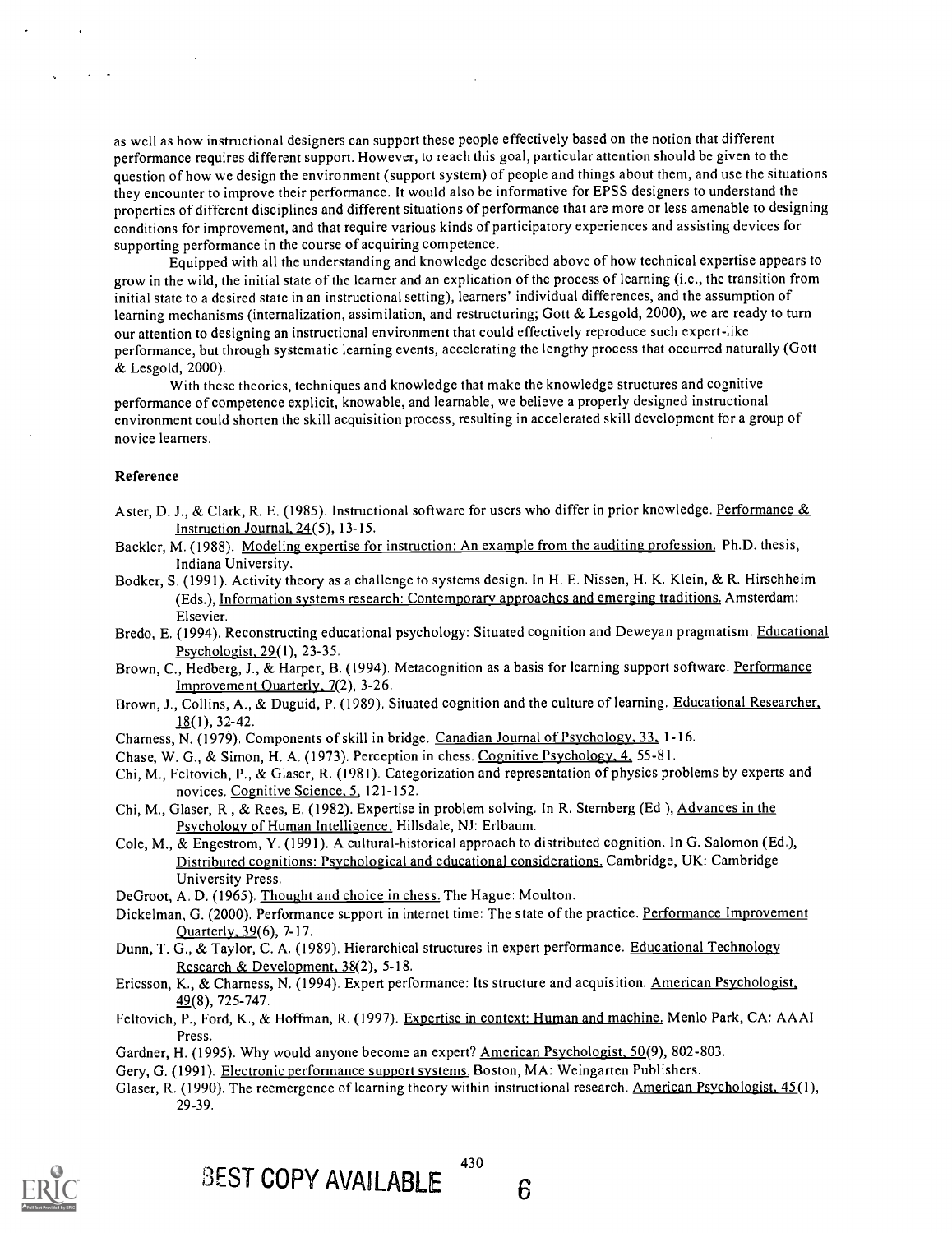- Glaser, R. (1991). The maturing of the relationship between the science of learning and cognition and educational practice. Learning & Instruction. 1(2), 129-144
- Glaser, R. (1996). Changing the agency for learning: Acquiring expert performance. In K. A. Ericsson (Ed.), The road to excellence: The acquisition of expert performance in the arts and sciences, sports. and games. Mahwah, NJ: Lawrence Erlbaum Associates.

Gobet, F. (1998). Expert memory: A comparison of four theories. Cognition, 66(2), 115-152.

Gott, S. P., & Lesgold, A. M. (2000). Competence in the workplace: How cognitive performance models and situated instruction can accelerate skill acquisition. In R. Glaser (Ed.), Advances in instructional psychology: Educational design and cognitive science. Mahwah, NJ: Lawrence Erlbaum Associates.

Gustafson, K. (2000). Designing technology-based performance support. Educational Technology. 40(1), 38-44.

- Hara, N., & Schwen, T. (1999). An instructional development model for Global organizations: The GoaL model. Performance Improvement Ouarterly, 12(4), 99-116.
- Hung, D. (1999). Activity, apprenticeship, and epistemological appropriation: Implications from the writings of Michael Polanyi. Educational Psychologist. 34(4), 193-205.
- Hung, D., & Chen, D-T. (2000). Appropriating and negotiating knowledge: Technologies for a community of learners. Educational Technology. 40(3), 29-32.
- Hung, D., Koh, T., & Chua, C. (2000). Social-cultural perspectives of R & D in educational technology. Educational Technology. 40(4), 29-32.
- Hung, D., & Wong, A. (2000). Activity theory as a framework for project work in learning environments. Educational Technology. 40(2), 33-37.
- Jeffries, R., Turner, A. A., Poison, P. G., & Atwood, M. E. (1981). The processes involved in designing software. In J. R. Anderson (Ed.), Cognitive skills and their acquisition. Hillsdale, NJ: Erlbaum.
- Jones, T. S. & Richey, R. C. (2000). Rapid prototyping methodology in action: A developmental study. Educational Technology Research & Development. 48(2), 63-79.
- Johnson, S. D. (1988). Cognitive analysis of expert and novice troubleshooting performance. Performance Improvement Quarterly, 1(3), 38-54.
- Jonassen, D., & Rohrer-Murphy, L. (1999). Activity theory as a framework for designing constructivist learning environments. Educational Technology Research & Development, 47(1), 61-79.
- Julian, M. F., Larsen, V. A., & Kinzie, M. B. (1999). Compelling case experiences: Challenges for emerging instructional designers. Proceedings of selected research and development papers presented at the 21<sup>st</sup> National Convention of the Association for Educational Communication and Technology. 7-28.
- Kaplan, C. A., & Simon, H. A. (1990). In search of insight. Cognitive Psychology. 22(3), 374-419.
- Kasvi, J., & Vartiainen, M. (2000). Performance support on the shop floor. Performance Improvement Ouarterly,  $39(6)$ , 40-46.
- Kasvi, J., Vartiainen, M., Pulkkis, A., & Nieminen, M. (2000). The role of information support systems in the joint optimization of work systems. Human Factors and Ergonomics in Manufacturing, 10(2), 193-221.
- Kuutti, K. (1996). Activity theory as a potential framework for human-computer interaction research. In B. A. Nardi (Ed.), Context and consciousness: Activity theory and human-computer interaction. Cambridge, MA: MIT Press.
- Larkin, J., McDermott, J., Simon, D., & Simon, H. (1980). Models of competence in solving physics problems. Cognitive Science, 4, 317-345.
- Laufer, E. A., & Glick, J. (1996). Expert and novice differences in cognition and activity: A practical work activity. In Y. Engestrom & D. Middleton (Eds.), Cognition and communication at work (pp. 177-198). New York: Cambridge University Press.
- Le Maistre, C. (1998). What is an expert instructional designer? Evidence of expert performance during formative evaluation. Educational Technology Research & Development, 46(3), 21-36.
- Leont'ev, A. N. (1978). Activity, consciousness, and personality. Englewood Cliffs, NJ: Prentice-Hall.
- Lewis, C. (1981). Skill in algebra. In J. R. Anderson (Ed.), Cognitive skills and their acquisition. Hillsdale, NJ: Erlbaum.
- Li, Z., O'Neil, H., Jr., & Baker, E. (1991). Developing a research reference interface for knowledge-based instructional design tools. Educational Technology, 31(8), 7-16.
- McPherson, S. L. (2000). Expert- novice differences in planning strategies during collegiate singles tennis competition. Journal of Sport & Exercise Psychology, 22, 39-62.
- Nardi, B. A. (1996). Studying context: A comparison of activity theory, situated action models, and distributed cognition. In B. A. Nardi (Ed.), Context and consciousness: Activity theory and human-computer interaction. New York: Wiley.

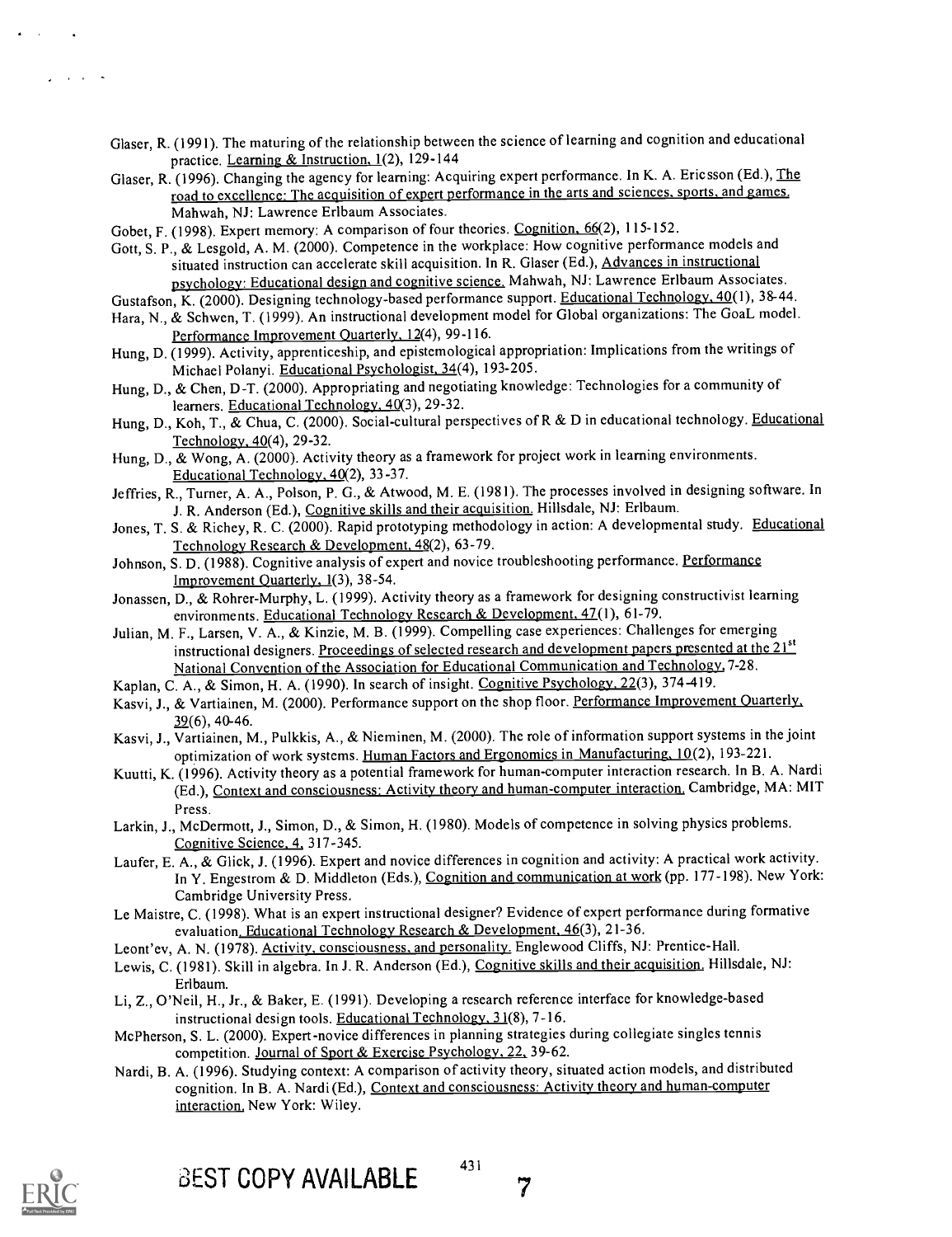- Patel, V. L., & Groen, G. J. (1986). Knowledge based solution strategies in medical reasoning. Cognitive Science, 10 91-116.
- Perez, R. S., & Emery, C. D. (1995). Designer thinking: How novices and experts think about instructional design. Performance Improvement Quarterly, 8(3), 80-95.
- Perez, R. S., Johnson, J. F., & Emery, C. D. (1995). Instructional design expertise: A cognitive model of design. Instructional Science, 23, 321-349.
- Randel, J. M., & Pugh, H. L. (1996). Differences in expert and novice situation awareness in naturalistic decision making. International Journal of Human-Computer Studies, 45. 579-597.
- Raybould, B. (1990). Solving human performance problems with computers. Performance & Instruction, 29(10), 4-14.
- Raybould, B. (1995). Performance support engineering: An emerging EPSS development methodology for enabling organizational learning. Performance Improvement Quarterly, 8(1), 7-22.
- Richman, H. B., & Simon, H. A. (1989). Context effects in letter perception: Comparison of two theories. Psychological Review, 96(3), 417-432.
- Rowland, G. (1992). What do instructional designers actually do? An initial investigation of expert practice. Performance Improvement Quarterly, 5(2), 65-86.
- Schoenfield, A. H., & Herrmann, D. J. (1982). Problem perception and knowledge structure in expert and novice mathematical problem solvers. Journal of Experimental Psychology: Learning. Memory, and Cognition, 8, 484-494.
- Scribner, S. (1990). Manufacturing resource planning. Paper presented at the Second International Congress on Activity Theory. Lahti.
- Simon, H. A. (1981). Information-processing models of cognition. Journal of the American Society for Information Science, 32(5), 364-377.
- Simon, H. A. (1993). Decision making: Rational, nonrational, and irrational. Educational Administration Quarterly, 29(3), 392-411.
- Ste-Marie, D. M. (1999). Expert-novice differences in gymnastic judging: An information-processing perspective. Applied Cognitive Psychology, 13, 269-281.
- Stepich, D. (1991). From novice to expert: implications for instructional design. Performance & Instruction. 30(6), 13-17.
- Taylor, J. C. (1994). Novex analysis: A cognitive science approach to instructional design. Educational Technology, 34(5), 5-13.
- Tennyson, R. D. (1992). An educational learning theory for instructional design. Educational Technology, 32(1), 36-41
- Wertsch, J. V. (Ed.) (1981). The concept of activity in Soviet psychology. White Plains, NY: M. Sharpe.
- Wilson, B. G. (1999). Adoption of learning technologies: Toward new frameworks for understanding the link between design and use. Educational Technology, 39(1), 12-16.
- Winslow, C., & Bramer, W. (1994). Future work: Putting knowledge to work in the knowledge economy. New York: Free Press.
- Witt, C., & Wager, W. (1994). A comparison of instructional systems design and electronic performance support systems design. Educational Technology. 34(4), 20-24.
- Yacci, M. (1999). The knowledge warehouse: Reusing knowledge components. Performance Improvement Ouarterly, 12(3), 132-140.

# BEST COPY AVAILABLE



**Contract** 

 $\sim$  100  $\sim$